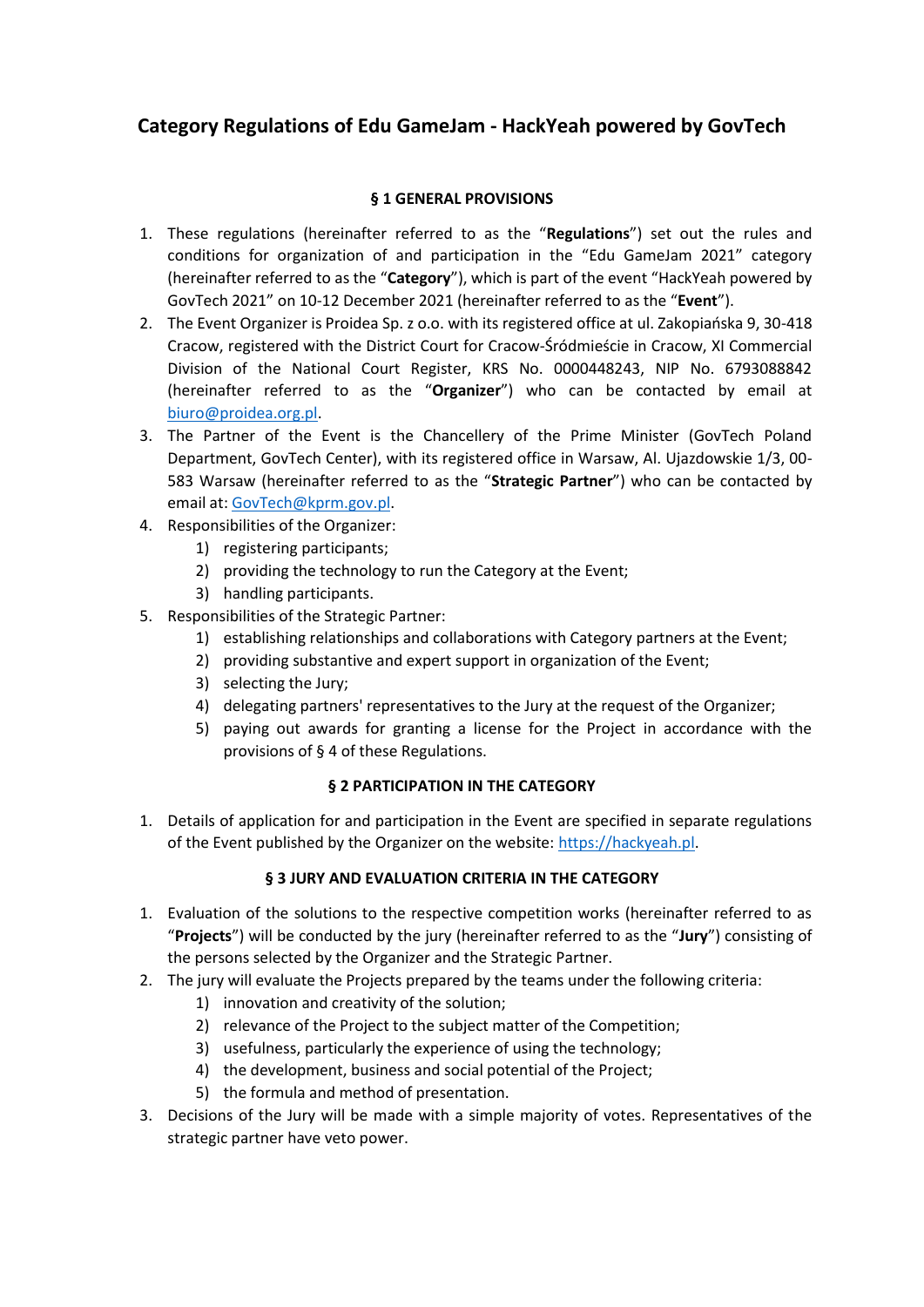- 4. The jury will award the title of Winner to a team in the Category. The Jury may decide to award an honorable mention to a Team that does not receive the title of Winner but demonstrates a particularly innovative and effective solution to the Project.
- 5. Decisions of the Jury will final and cannot be appealed against.
- 6. You may not make any changes or revisions to the Project after the specified time. Changes or corrections made after the specified time will not be considered by the Jury.

## **§ 4 AWARDS**

- 1. Cash prizes of a total gross value of PLN 129,000 (in words: one hundred and twenty-nine thousand zloty) will be awarded in the Category within the Event.
- 2. In accordance with the selection made by the Jury, the Partner will donate the cash prize in the amount of:
	- 1) PLN 60,000 gross (in words: sixty thousand zloty) to the team that wins the 1st place within the Category;
	- 2) PLN 40,000 gross (in words: forty thousand zloty) to the team that wins the 2nd place within the Category;
	- 3) PLN 20,000 gross (in words: twenty thousand zloty) to the team that wins the 3rd place within the Category;
- 3. The Jury may decide to award a given team with a distinction within a Category in the amount of PLN 9,000 gross.
- 4. The prizes will be reduced by the flat-rate personal income tax of 10% in accordance with Article 30(1)(2) of the Personal Income Tax Act of 26 July 1991 (Journal of Laws of 2021, item 1128, as amended).
- 5. The award is per team and will be divided equally among team participants.
- 6. The awards, referred to in sections 2 and 3, will be paid out on the condition that by 30th June 2022, team participants conclude the agreement referred to in §5(3) of the Regulations, according to the deadlines specified in the agreement signed with the Strategic Partner.
- 7. The Strategic Partner reserves the right to award distinctions and additional small prizes to selected teams whose projects are deemed valuable by the Strategic Partner or by the Jury.
- 8. The Strategic Partner will not bear the costs related to acceptance of wire transfers by the Project co-creators or bank operations on the side of the Project co-creators.
- 9. The Agreement will be concluded in the Polish language version with an annex constituting a sworn translation into the English language version.
- 10. If the agreement referred to in section 6 and § 5(3) of the Regulations is not signed by 30 June 2022, the awards will not be paid out and the teams or individual Participants will have no claim for payment thereof.

## **§5 INTELLECTUAL PROPERTY RIGHTS**

- 1. The participants guarantee that the Projects they submit are of their authorship or coauthorship (in the case of teamwork) and do not violate any third party rights.
- 2. The participant is responsible towards the Strategic Partner for any legal defects in the Project, in particular for any possible third party claims resulting from infringement of copyrights or other third party rights, including in the scope of legality of the software and tools used to create the Project. If any claims are raised against the Strategic Partner on this account, the participant undertakes to settle them in full and to release the Organizer and the Strategic Partner from any obligation to provide benefits.
- 3. The condition for receiving the award as described in § 4.2 and § 4.3 of the Regulations, is that each of the participants in the team conclude a Project license agreement with the Strategic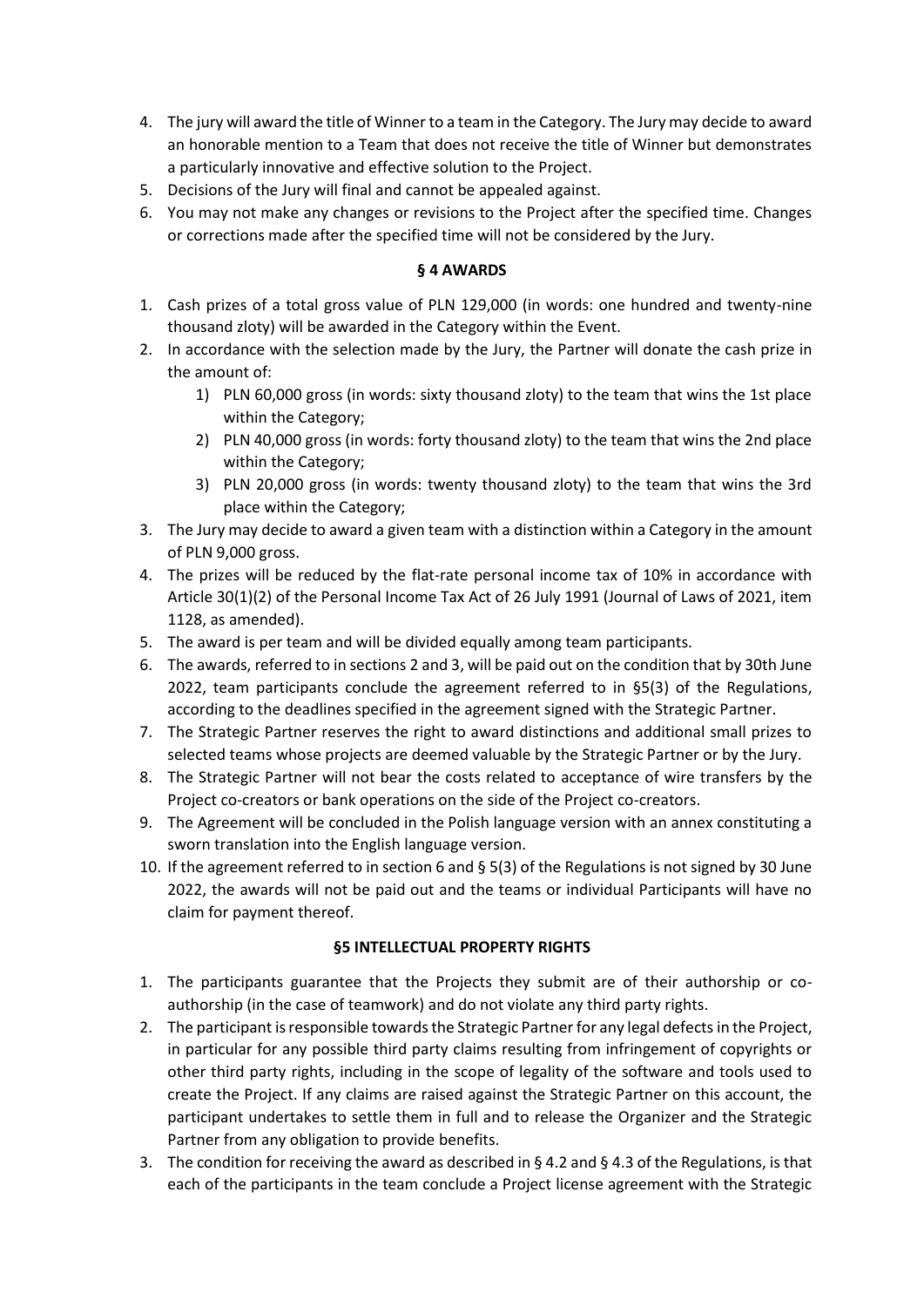Partner, whereby the participants grant the Strategic Partner a non-exclusive license, unlimited as to time and place, including territory, to use the Project, together with the right to exercise any derivative rights to the Project, in the following fields of use:

- 1) permanent or temporary reproduction in whole or in part by any means and in any form;
- 2) digitization;
- 3) entering into computer memory;
- 4) making available via computer networks, including the Internet, intranet and extranet;
- 5) incorporating it in a multimedia or collective work;
- 6) marketing, business or non-business use;
- 7) renting, lending, making the Project available to third parties free of charge,
- 8) translating, adapting, rearranging or making any other changes, modifications to the Project, including, among others, to its source codes (including insertion of fragments of Partner's own code) and any documentation created in the course of the Project, consisting of translations, adaptations, rearrangements, corrections and other changes of any kind, as well as disposing of and using such created works in all fields of use mentioned above;
- 9) disseminating, including making available and implementing under the terms of the Regulations, as well as lending or renting the Project or its copies, and making the Project available to the public in such a way that anyone can access it in a place and at a time individually chosen by them;
- 10) granting, without the consent of the participants, sublicenses to state and local government legal persons and state administration entities to use the Project within the scope specified in points 1-9.
- 4. For the avoidance of doubt, it is indicated that the Project encompasses all the results of the team's work prepared during the Event and submitted for evaluation by the Jury, both the programming layer (computer program) and the graphical elements, interface and all other elements created as part of the Event, including the technical documentation.
- 5. The participant will be solely responsible for any infringement of the third party property or personal rights resulting from the participant's use of their creative contributions.
- 6. The awarded participants agree that if they continue to work on further development of the Project, they will include the GovTech Center logo as specified (depending on the specifics of the Project) and with the customized informational content that should accompany the logo under such circumstances. It is understood that as of the date of signing the agreement, this content is set to "Projekt powstał przy współpracy z [Centrum GovTech logo]", but is subject to change under working arrangements.
- 7. For the avoidance of doubt, it is indicated that the licensing obligations specified above do not apply to participants whose Projects have not been awarded as referred to in § 4.2 and § 4.3.

## **§ 7 PERSONAL DATA**

1. The Event Organizer is the Personal Data Controller within the meaning of Article 4(7) of Regulation (EU) 2016/679 of the European Parliament and of the Council of 27 April 2016 on the protection of natural persons with regard to the processing of personal data and on the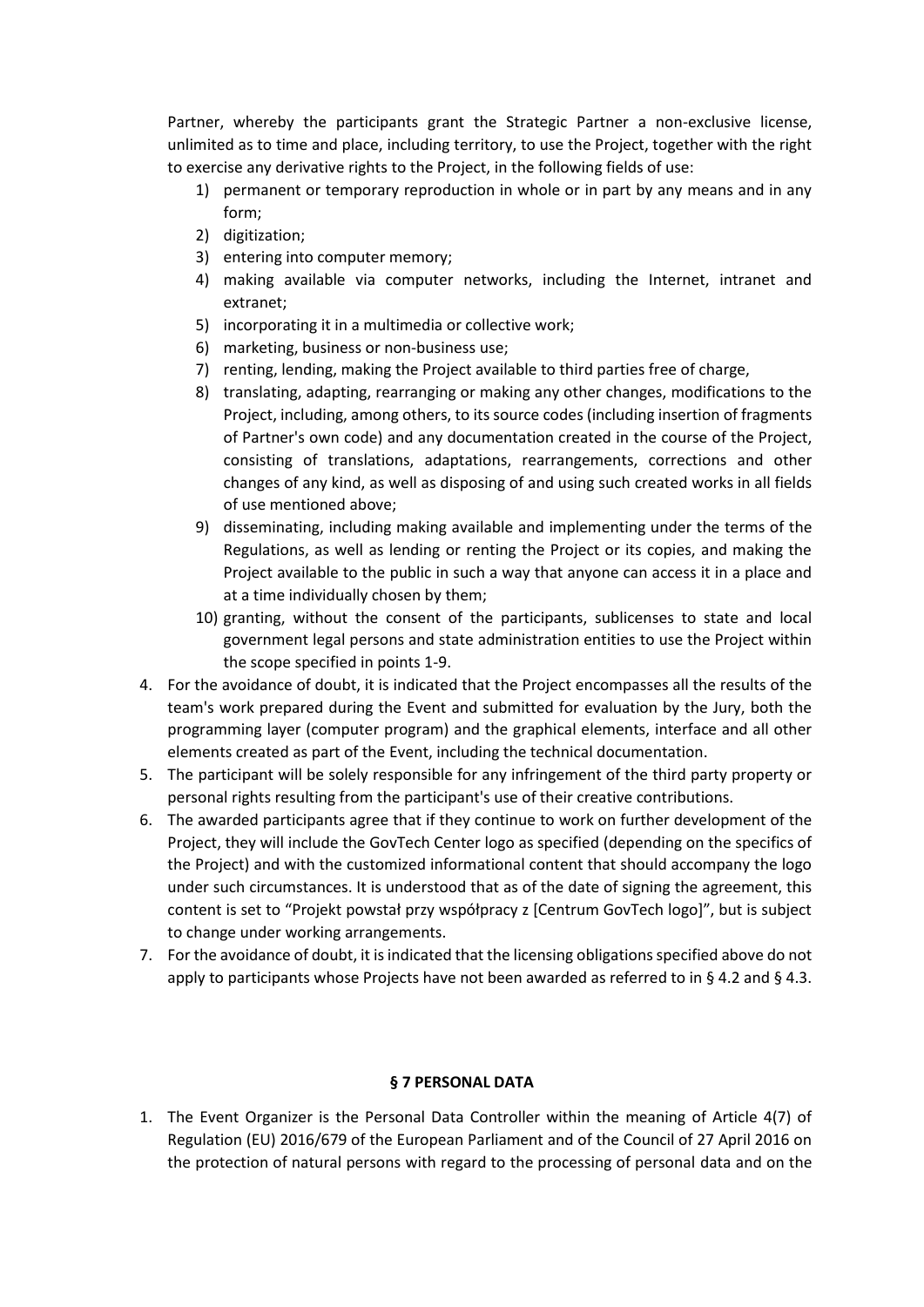free movement of such data and repealing Directive 95/46/EC (General Data Protection Regulation) ("GDPR") in relation to the personal data of participants and members of the Jury.

- 2. In matters concerning the processing of personal data and exercising rights in connection with processing, the data subject may contact the Controller by email at biuro@proidea.org.pl, or in writing at the address of the Controller's registered office indicated in § 1 of the Regulations.
- 3. Details related to data processing within the meaning of the GDPR are specified in separate regulations of the Event published by the Organizer (at: [https://hackyeah.pl\)](https://hackyeah.pl/).

### **§ 8 FINAL PROVISIONS**

- 1. The participants who, despite being called upon to desist from violating the Regulations, do not comply with the instructions of the Organizer or Strategic Partner and who, in particular, endanger other participants or disrupt the course of the Event, can be excluded from the Event at any stage and will not be entitled to any claims against the Organizer on this account.
- 2. The Organizer and the Strategic Partner reserve the right to change the date or formula of the Event or to cancel it in the case of events beyond the Organizer's control (epidemic threat, state of emergency, natural disaster) which makes it impossible to hold the Event on the date or in accordance with the principles specified in the Regulations.
- 3. The Strategic Partner reserves the right to change the Regulations for important reasons. Any and all the changes to the Regulations will be immediately posted at: [https://hackyeah.pl.](https://hackyeah.pl/) The Strategic Partner will inform the Organizer about any and all the changes to the Regulations, and the Organizer will be obliged to inform the registered participants by email. The changes will become effective upon publication.
- 4. The Organizer and the Strategic Partner are authorized to record the course of the Event with audio and video recording devices.
- 5. In all organizational matters, including disputes during the Event, the binding decision will be made by the Organizer. The Strategic Partner will decide on the matters related to the Category, including disputes related to the Category.
- **6.** The Regulations will become effective on 6 December 2021**.**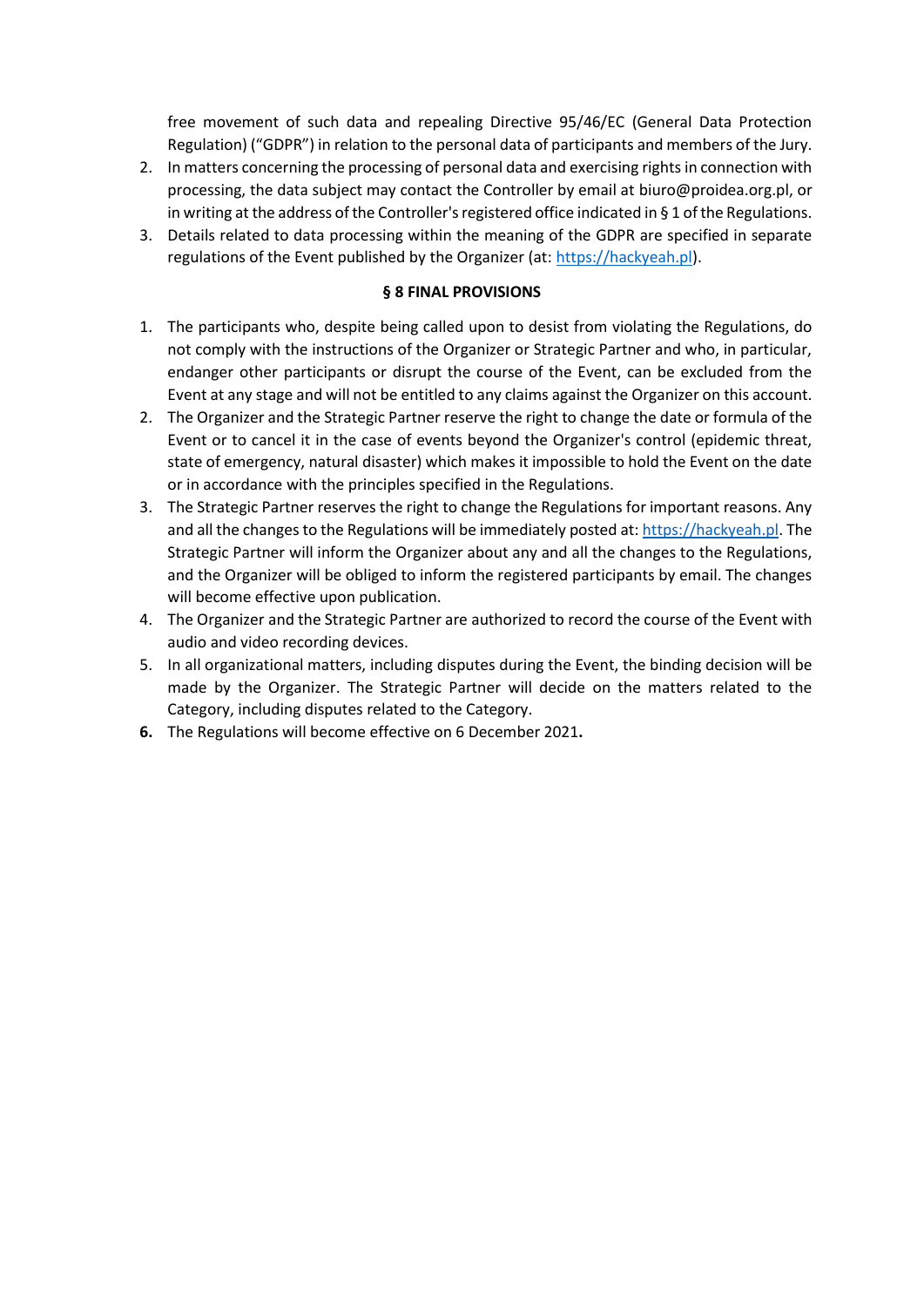# **Regulamin Kategorii Edu GameJam – HackYeah powered by GovTech**

# **§ 1 POSTANOWIENIA OGÓLNE**

- 1. Niniejszy regulamin (zwany dalej "**Regulaminem**") określa zasady oraz warunki organizacji i uczestnictwa w kategorii "Edu GameJam 2021" (zwanej dalej "**Kategorią**"), będącej częścią wydarzenia "HackYeah powered by GovTech 2021" w dniach 10-12 grudnia 2021 roku (zwanego dalej "**Wydarzeniem**").
- 2. Organizatorem Wydarzenia jest Proidea Sp. z o.o. z siedzibą ul. Zakopiańska 9, 30-418 Kraków, zarejestrowana w Sądzie Rejonowym dla Krakowa-Śródmieście w Krakowie, XI Wydział Gospodarczy Krajowego Rejestru Sądowego, nr KRS 0000448243, NIP 6793088842 (dalej w treści jako ,,**Organizator**"), z którą skontaktować się można pod adresem e-mail: [biuro@proidea.org.pl.](mailto:biuro@proidea.org.pl)
- 3. Partnerem Wydarzenia jest Kancelaria Prezesa Rady Ministrów (Departament GovTech Polska, Centrum GovTech), z siedzibą w Warszawie, Al. Ujazdowskie 1/3, 00-583 Warszawa (zwana dalej "**Partnerem strategicznym**"), z którym skontaktować się można pod adresem email: [GovTech@kprm.gov.pl.](mailto:GovTech@kprm.gov.pl)
- 4. Obowiązki Organizatora:
	- 1) rejestrowanie uczestników;
	- 2) dostarczenie technologii umożliwiającej przeprowadzenie Kategorii w ramach Wydarzenia;
	- 3) obsługa uczestników.
- 5. Obowiązki Partnera strategicznego:
	- 1) zawiązanie relacji i współpracy z partnerami w ramach Kategorii podczas Wydarzenia;
	- 2) wsparcie merytoryczne i eksperckie w zakresie realizacji Wydarzenia;
	- 3) wybór Jury;
	- 4) delegowanie przedstawicieli partnerów do składu Jury na prośbę Organizatora;
	- 5) wypłata nagród za udzielenie licencji do Projektu zgodnie z postanowieniami § 4 niniejszego Regulaminu.

## **§ 2 UCZESTNICTWO W KATEGORII**

1. Szczegóły zgłaszania i uczestnictwa w Wydarzeniu określa odrębny regulamin Wydarzenia opublikowany przez Organizatora na stronie: [https://hackyeah.pl.](https://hackyeah.pl/)

## **§ 3 JURY I KRYTERIA OCENY W KATEGORII**

- 1. Oceny rozwiązań poszczególnych prac konkursowych (zwanych dalej "**Projektami**") dokona jury (zwane dalej "Jury"), w skład którego wejdą osoby wybrane przez Organizatora i Partnera strategicznego.
- 2. Jury oceni przygotowane przez zespoły Projekty w ramach następujących kryteriów:
	- 1) innowacyjność i kreatywność rozwiązania;
	- 2) adekwatność Projektu do tematyki Konkursu;
	- 3) walory użytkowe, w szczególności doświadczenie użytkowania technologii;
	- 4) potencjał rozwojowy, biznesowy i społeczny Projektu;
	- 5) formuła i sposób prezentacji.
- 3. Decyzje Jury będą podejmowane zwykłą większością głosów. Reprezentantom partnera strategicznego przysługuje prawo veta.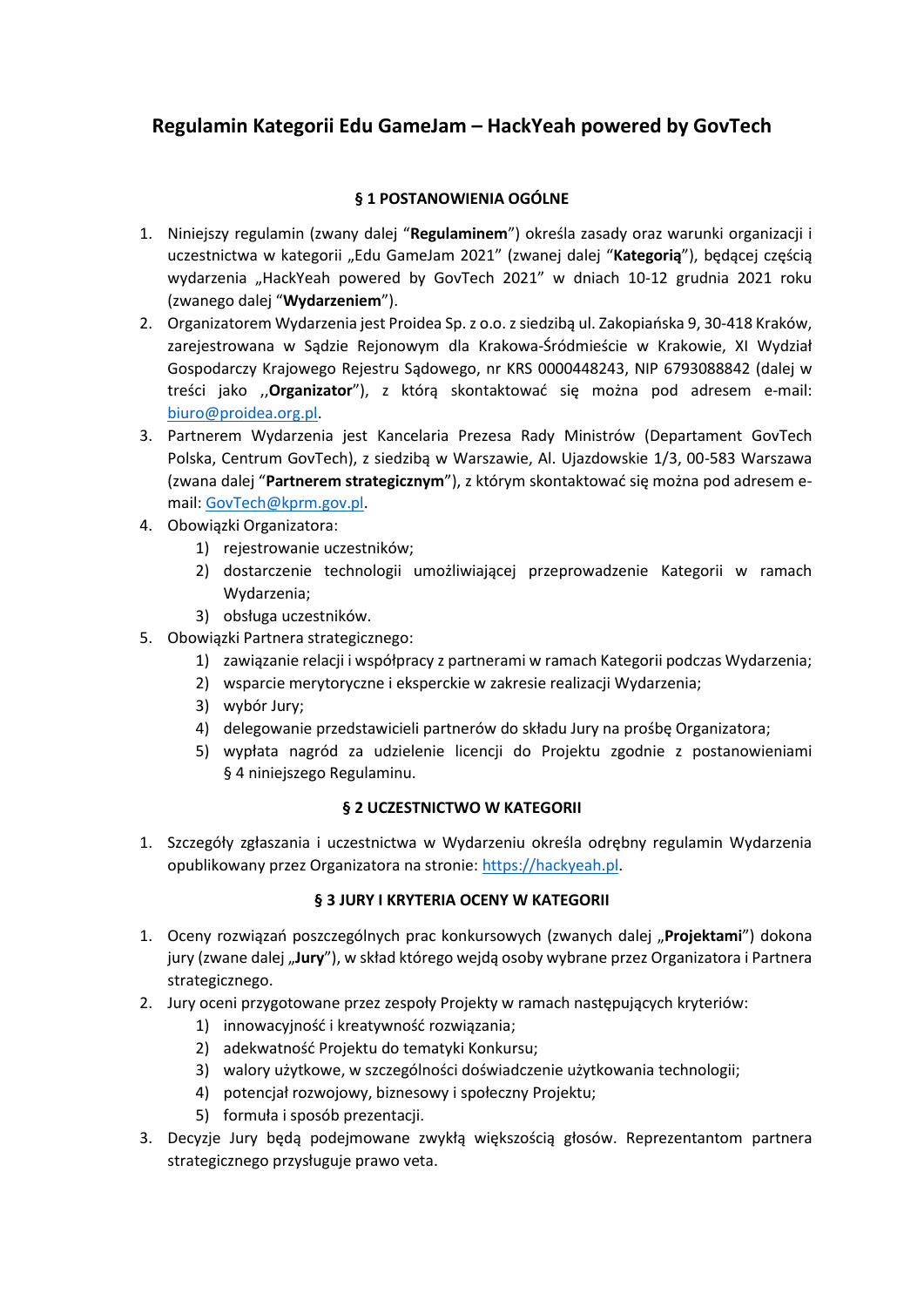- 4. Jury przyzna tytuł Zwycięzcy dla zespołu w Kategorii. Jury może zdecydować o przyznaniu wyróżnienia dla Zespołu, który nie otrzyma tytułu Zwycięzcy i wykaże się szczególną innowacyjnością i skutecznością rozwiązania w Projekcie.
- 5. Decyzje Jury są ostateczne i nie przysługuje od nich odwołanie.
- 6. Po upływie wyznaczonego czasu zabronione jest dokonywanie jakichkolwiek zmian i poprawek w Projekcie. Zmiany i poprawki dokonane po upływie wyznaczonego czasu nie będą brane pod uwagę przez Jury.

## **§ 4 NAGRODY**

- 1. W Kategorii w ramach Wydarzenia zostaną przyznane nagrody pieniężne o łącznej sumie 129 000 złotych brutto (słownie: sto dwadzieścia dziewięć tysięcy złotych).
- 2. Partner, zgodnie w wyborem Jury, przekaże nagrody pieniężną nagrodę w wysokości:
	- 1) 60 000 złotych brutto (słownie: sześćdziesiąt tysięcy złotych) zespołowi, który zajmie I miejsce ramach Kategorii;
	- 2) 40 000 złotych brutto (słownie: czterdzieści tysięcy złotych) zespołowi, który zajmie II miejsce ramach Kategorii;
	- 3) 20 000 złotych brutto (słownie: dwadzieścia tysięcy złotych) zespołowi, który zajmie III miejsce ramach Kategorii.
- 3. Jury może zdecydować o przyznaniu danemu zespołowi wyróżnienia w ramach Kategorii w kwocie 9 000 zł brutto.
- 4. Nagrody zostaną pomniejszone o zryczałtowaną wysokość podatku od osób fizycznych w wysokości 10% zgodnie z art. 30 ust. 1 pkt 2 ustawy z dnia 26 lipca 1991 r. o podatku dochodowym od osób fizycznych (Dz. U. z 2021 r. poz. 1128 z późn. zm.).
- 5. Nagroda przysługuje na zespół i zostanie podzielona na uczestników zespołu w równych częściach.
- 6. Nagrody, o których mowa w ust. 2 i ust. 3, zostaną wypłacone pod warunkiem zawarcia przez uczestników zespołu umowy do dnia 30 czerwca 2022r, o której mowa w § 5 ust. 3 Regulaminu, zgodnie z terminami określonymi umową podpisywaną z Partnerem strategicznym.
- 7. Partner strategiczny zastrzega możliwość przyznawania wyróżnień oraz dodatkowych drobnych nagród rzeczowych dla wybranych zespołów, których Projekty zostaną uznane za wartościowe przez Partnera strategicznego bądź przez Jury.
- 8. Partner strategiczny nie ponosi kosztów związanych z przyjęciem przelewu przez współtwórców Projektu lub operacjami bankowymi po stronie współtwórców Projektu.
- 9. Umowa zostanie zawarta w polskojęzycznej wersji z załącznikiem stanowiącym przysięgłe tłumaczenie na anglojęzyczną wersję.
- 10. W przypadku niepodpisania umowy, o której mowa w ust. 6 oraz § 5 ust. 3 Regulaminu, do 30 czerwca 2022 roku nagrody nie zostaną wypłacone a zespołom lub poszczególnym Uczestnikom nie będzie przysługiwać roszczenie o ich zapłatę.

## **§ 5 PRAWA WŁASNOŚCI INTELEKTUALNEJ**

- 1. Uczestnicy gwarantują, że przedstawione przez nich Projekty są ich autorstwa lub współautorstwa (w przypadku pracy zespołowej) i nie naruszają jakichkolwiek praw osób trzecich.
- 2. Uczestnik jest odpowiedzialny względem Partnera strategicznego za wszelkie wady prawne Projektu, w szczególności za ewentualne roszczenia osób trzecich, wynikające z naruszenia praw autorskich lub innych praw osób trzecich, w tym w zakresie legalności oprogramowania i narzędzi użytych do stworzenia Projektu. W przypadku skierowania z tego tytułu roszczeń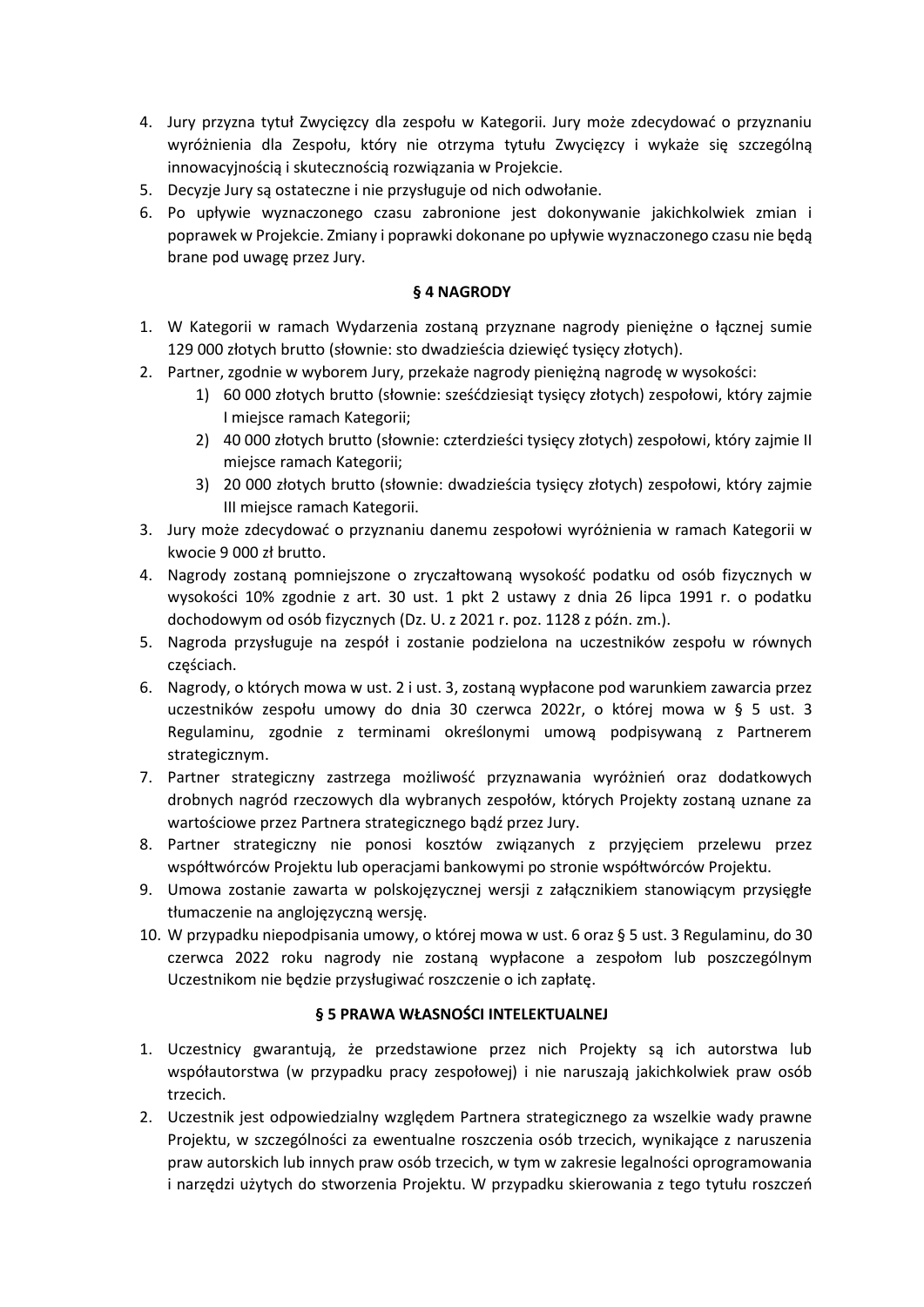przeciwko Partnerowi strategicznemu, uczestnik zobowiązuje się do ich całkowitego zaspokojenia oraz zwolnienia Organizatora i Partnera strategicznego od obowiązku świadczeń.

- 3. Warunkiem otrzymania nagrody, o której mowa w § 4 ust. 2 i ust. 3 Regulaminu, jest zawarcie przez każdego z uczestników zespołu z Partnerem strategicznym umowy licencji do Projektu, na mocy której uczestnicy udzielą Partnerowi strategicznemu nieograniczonej pod względem czasu i miejsca, w tym terytorium, niewyłącznej licencji do korzystania z Projektu, wraz z prawem wykonywania praw zależnych do Projektu, na następujących polach eksploatacji:
	- 1) trwałe lub czasowe zwielokrotnianie w całości lub w części jakimikolwiek środkami i w jakiejkolwiek formie;
	- 2) digitalizacja;
	- 3) wpisanie do pamięci komputera;
	- 4) udostępnienie za pośrednictwem sieci komputerowych, w tym Internetu, intranetu i extranetu;
	- 5) inkorporowanie do utworu multimedialnego lub utworu zbiorowego;
	- 6) wprowadzenie do obrotu, używanie w obrocie gospodarczym lub niegospodarczym;
	- 7) najem, użyczenie, nieodpłatne udostępnianie osobom trzecim Projektu,
	- 8) tłumaczenia, przystosowywania, zmiany układu lub jakichkolwiek innych zmian, modyfikacji w Projekcie, w tym w szczególności jego kodów źródłowych (w tym również do wstawiania fragmentów własnego kodu Partnera) oraz wszelkiej dokumentacji powstałej w ramach realizacji Projektu, polegające na tłumaczeniu, przystosowaniu, zmianie układu, poprawkach oraz innych jakichkolwiek zmianach oraz do rozporządzania i korzystania z tak powstałych opracowań na wszystkich polach eksploatacji dotychczas wymienionych;
	- 9) rozpowszechniania, w tym udostępnienia i wdrożenia na zasadach określonych w Regulaminie, a także użyczenia lub najem Projektu lub jego kopii oraz publiczne udostępnienie Projektu w taki sposób, aby każdy mógł mieć do niego dostęp w miejscu i w czasie przez siebie wybranym;
	- 10) udzielania bez zgody uczestników sublicencji państwowym i samorządowym osobom prawnym oraz podmiotom administracji państwowej na korzystanie z Projektu w zakresie określonym w pkt 1-9.
- 4. W celu uniknięcia wątpliwości wskazuje się, że Projekt obejmuje wszelkie wyniki pracy zespołu przygotowane w trakcie Wydarzenia przekazane do oceny Jury, zarówno warstwę programistyczną (program komputerowy) jak i elementy graficzne, interfejs oraz wszelkie inne elementy stworzone w ramach Wydarzenia, w tym także dokumentację techniczną.
- 5. Uczestnik ponosi wyłączną odpowiedzialność za naruszenie praw majątkowych lub osobistych osób trzecich, wynikające z wykorzystania przez uczestnika wkładów twórczych tych osób.
- 6. Nagrodzeni uczestnicy zobowiązują się, że w razie kontynuacji prac nad dalszym rozwojem Projektu, zamieszczą logotyp Centrum GovTech, zgodnie ze specyfikacją (zależną od specyfiki Projektu) oraz wraz z dostosowaną treścią informacyjną, która powinna w takich okolicznościach towarzyszyć logotypowi. Przyjmuje się, że na dzień podpisania umowy treść ta ustalona zostaje na "Projekt powstał przy współpracy z [logotyp Centrum GovTech]", jednak może ulec zmianie w ramach ustaleń roboczych.
- 7. W celu uniknięcia wątpliwości wskazuje się, że określone powyżej zobowiązania w zakresie udzielenia licencji nie dotyczą uczestników, których Projekty nie zostały nagrodzone nagrodami, o których mowa w § 4 ust. 2 i ust. 3.